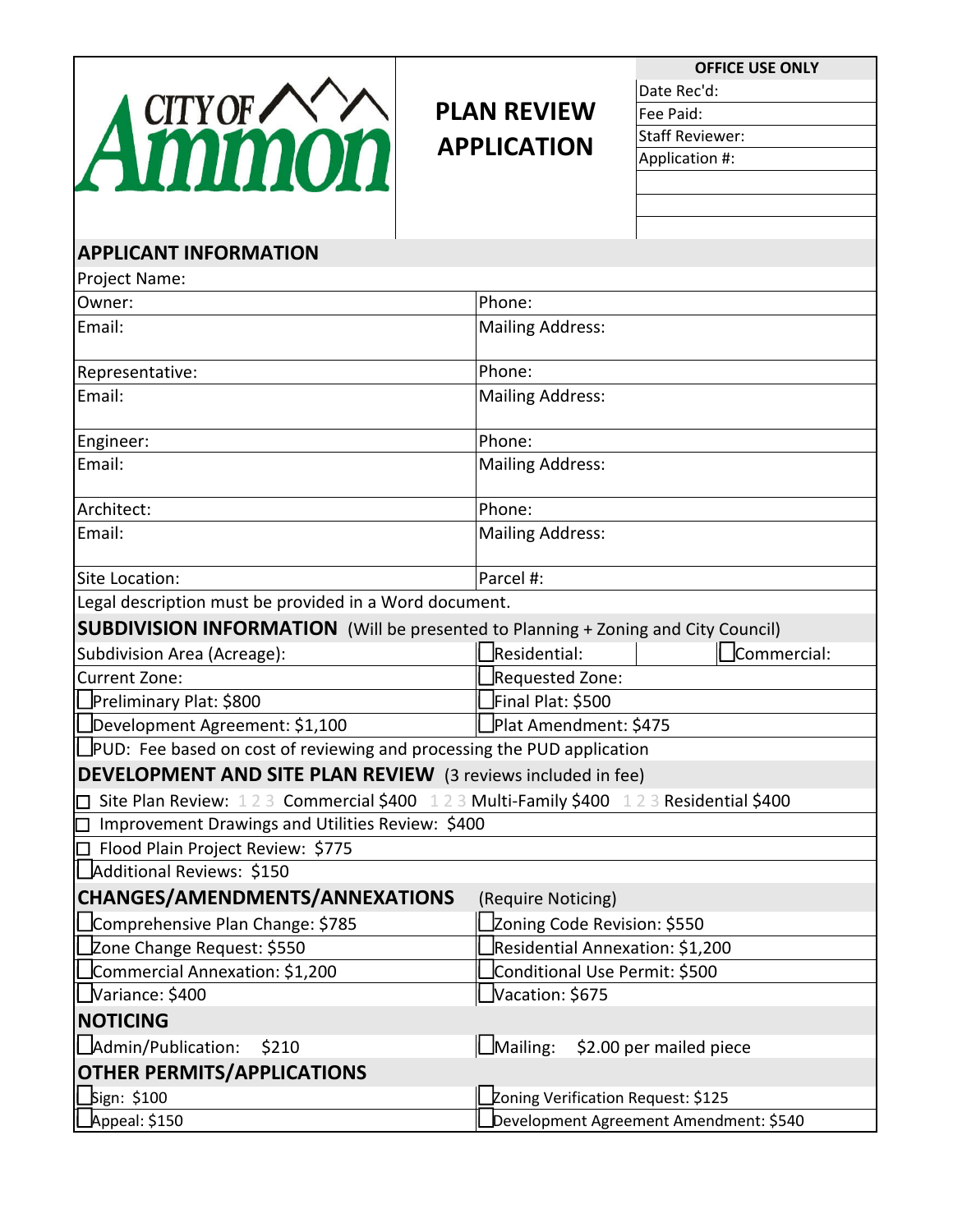# **PLAN REVIEW APPLICATION CERTIFICATE OF COMPLETENESS**

| Project,<br>Name: | Received on: |
|-------------------|--------------|
| Reviewed<br>by:   | Date:        |

### **COMPLETED APPLICATION SHALL CONTAIN (Check all that apply):**

| Completed Plan Review Application Form                                                      |
|---------------------------------------------------------------------------------------------|
| Legal Description of location in a Word document                                            |
| All fees for current application                                                            |
| Description of project in 300 words or less                                                 |
| Plans prepared by Licensed Idaho Engineer (if applicable)                                   |
| Preliminary Plat pursuant to City Ordinance 10-29-7 (see attached)                          |
| Final Plat pursuant to City Ordinance 10-29-8 (see attached)                                |
| Site Plan Requirements pursuant to 10-29-13 (see attached)                                  |
| Conditional Use Permit pursuant to 10-27-3 - Public Hearing Required                        |
| Planned Unit Development (PUD) pursuant to 10-27-4 - No Public Hearing Required Preliminary |
| and Final Plat will be required                                                             |
| Comprehensive Plan Change pursuant to 10-4 - Public Hearing Required                        |
| Zoning Code Revision 10-4 Public Hearing Required                                           |
| Zone Change Request 10-4 Public Hearing Required                                            |
| Residential Annexation 10-4-4 Idaho State Code 50-222                                       |
| Commercial Annexation10-4-4 Idaho State Code 50-222                                         |
| Amended Plats pursuant to 10-29-11                                                          |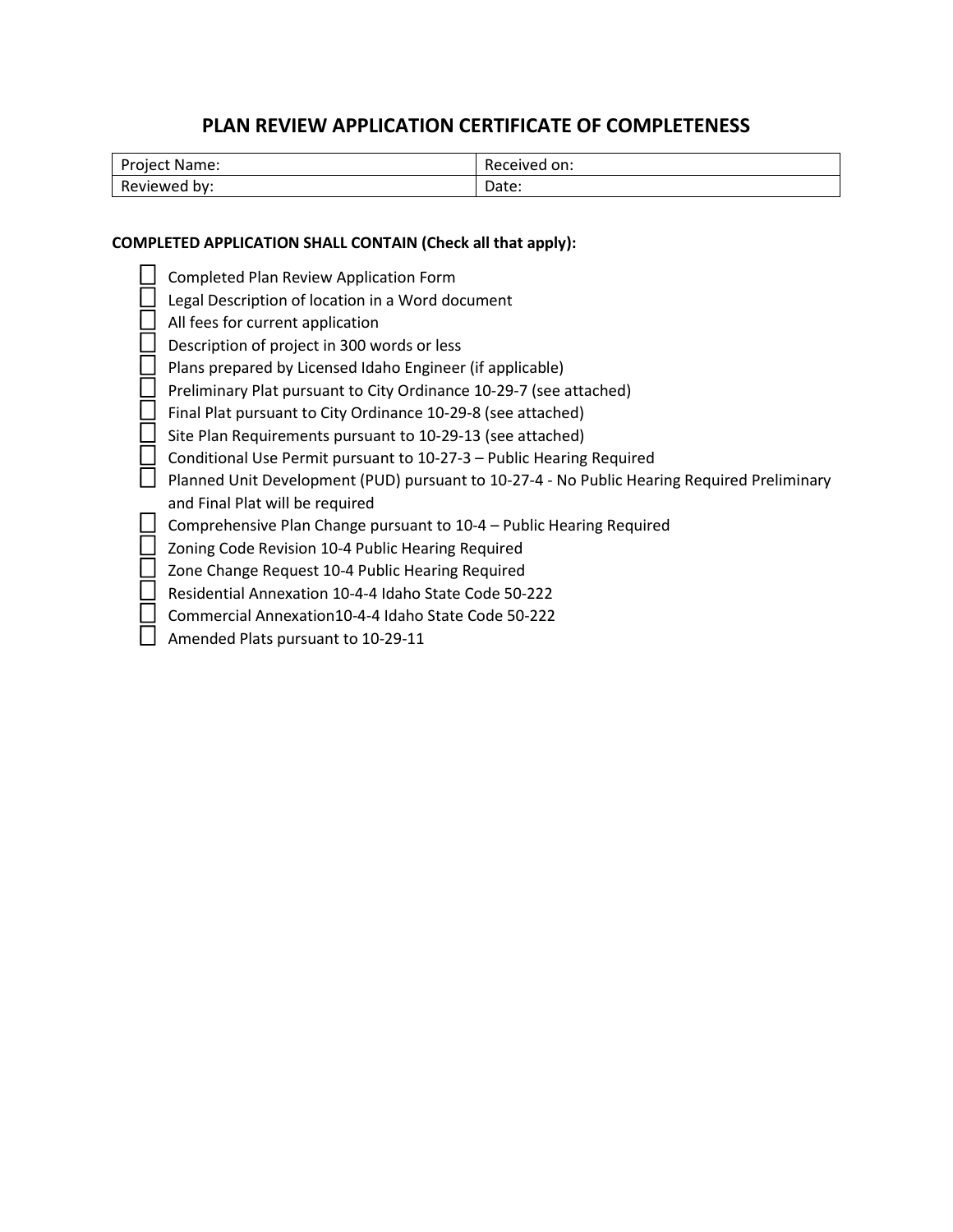# **CITY OF AMMON PRELIMINARY PLAT SUBMISSION REQUIREMENTS**

The following list must be complete BEFORE a meeting date will be assigned: (deadline for submission is 10 days prior to the scheduled meeting). **Some preliminary plats require a public hearing prior to approval. Check with the Planning and Zoning Department prior to making submissions.** 

## **HARDCOPY FORM:**

- $\Box$  Plan Review Application
- $\Box$  Letter of request for action should include a description of the project in 300 words (or less). This must be signed by property owner or by a firm stating they are representing the owner of record.
- $\Box$  Proof of Property Ownership Warranty Deed or County Issued Parcel Information
- $\Box$  1-24" X 36" preliminary plat layout (paper)

Preliminary plat must comply with section 10-29-7 of Title X, City of Ammon Codified Ordinances. This section is available on line at www.cityofammon.us

### **ELECTRONIC FORM:**

- $\Box$  Plan Review Application
- $\Box$  Proof of Property Ownership Warranty Deed or County Issued Parcel Information
- $\Box$  Letter of request for action on the preliminary plat.
- □ Legal description of property (must be a **word document**).
- $\Box$  Preliminary plat layout subject to 10-29-7.

#### **Incomplete submissions may be rejected until complete documentation is received.**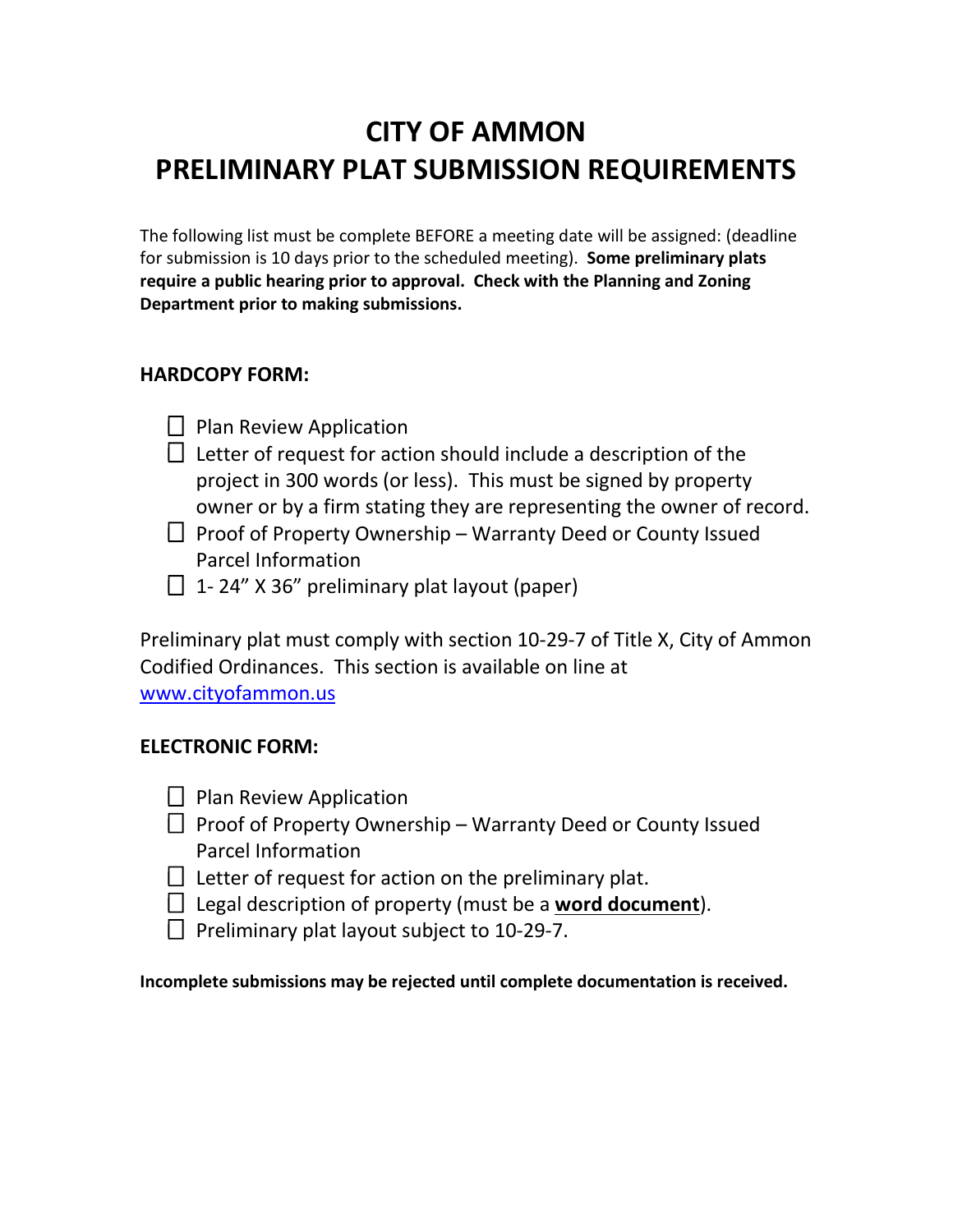**10-29-7:** PRELIMINARY PLAT REQUIREMENTS: In seeking to subdivide land into building lots and to dedicate streets, alleys or other land for public use there shall be one scaled drawing submitted to the Planning and Zoning Director a minimum of 24" X 36" and 11" X 17" copies in the number directed by the Zoning Director. In addition all submittals shall also be submitted in electronic form. The preliminary plat shall be submitted at least ten (10) days before a Planning Commission meeting date. The Planning Commission shall review the application within ten (10) days from the first meeting at which the plan was formally presented unless an extension of time is agreed to by the subdivider. Prior to making a decision on the proposed preliminary plat the Planning Commission shall determine if a public hearing should be required for the proposed preliminary plat request. If the Planning Commission determines a hearing should be held, there shall be a hearing scheduled for the next available hearing date before the Planning Commission. Final approval of preliminary plats shall be by the City Council.

Any preliminary plat containing more than three (3) lots shall be submitted to the Planning Director at least fifteen (15) days prior to the deadline for submission of such plat to the Planning and Zoning Commission. The Planning Director shall submit the drawing for review by the City Engineer, Fire Chief, Building Official and Planning Director. Said review shall provide the developer with any issues needing to be addressed prior to a submission to the Planning Commission. Changes required by the staff review shall be reflected on the submitted preliminary plat.

The preliminary plat so prepared by the subdivider and formally filed with the Planning Director shall contain the following information.

- (A) The proposed name of the subdivision.
- (B) The location of the subdivision as forming a part of some larger tract or parcel of land referred to in the records of the County Recorder.
- (C) A vicinity map showing a radius of one-half (1/2) mile around the proposed development shall be provided. All existing roadways shall be shown, with names on the vicinity map.
- (D) A contour map at appropriate contour intervals to show the general topography of the tract.
- (E) The boundary lines of the tract to be subdivided shall be accurate in scale and bearing.
- (F) The location, widths and other dimensions of all existing or platted streets shall be shown on the preliminary plat. In addition, important features within one hundred (100) feet and contiguous to the tract to be subdivided and recorded as a legal document shall be shown on the preliminary plat. Examples of those features include but are not limited to railroad lines, water courses, easements and exceptional topography.
- (G) The approximate location of existing sanitary sewers, storm drains, water supply mains, fire hydrants, and culverts within the tract and immediately adjacent thereto.
- (H) The location, widths, and other dimensions of proposed streets, alleys, easements, parks, lots, and other open spaces.
- (I) All parcels of land intended to be dedicated for public use or reserved for the use of all property owners with the purpose indicated.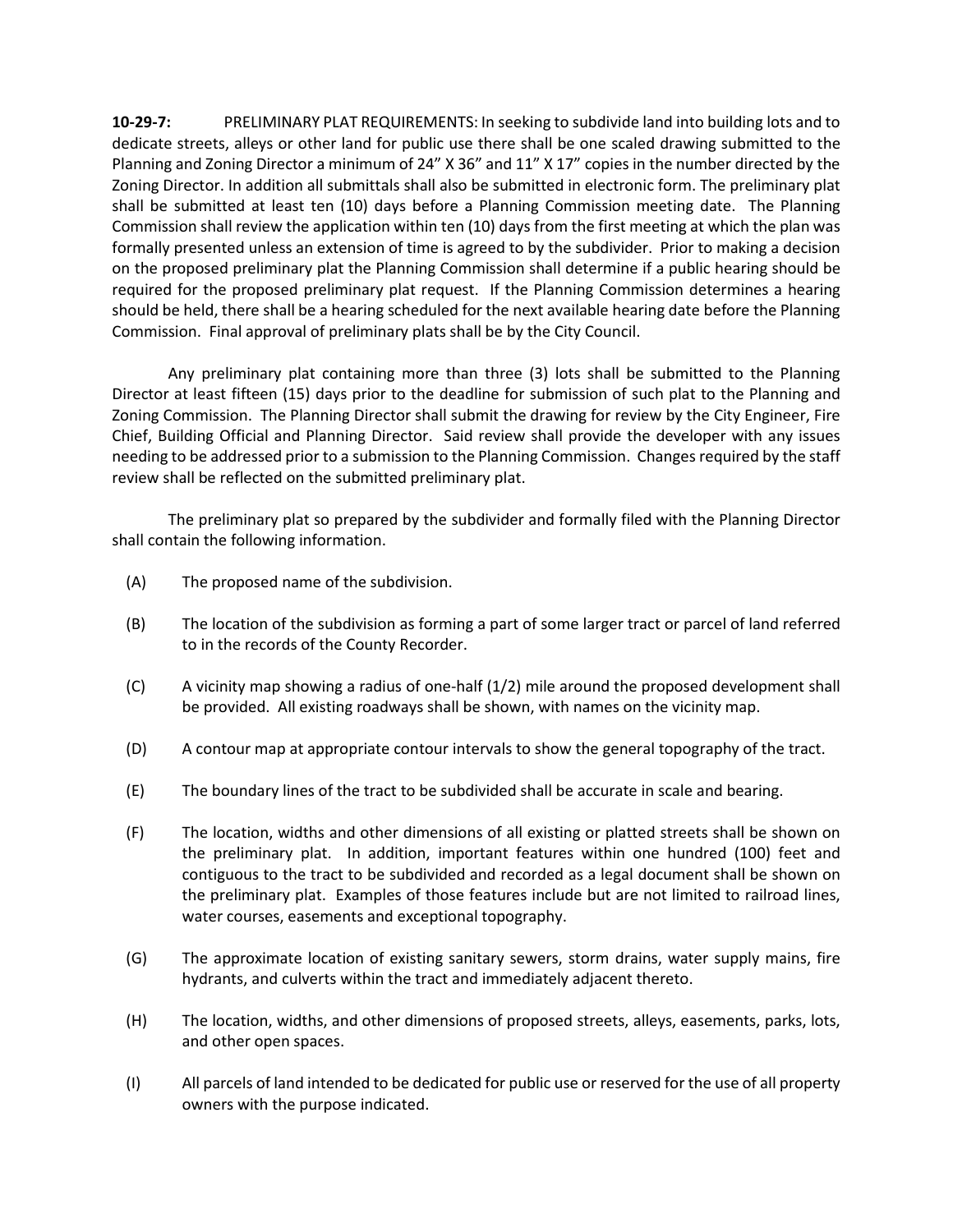- (J) North point, scales, and dates.
- (K) The zoning requested for each area, if not already zoned.
- (L) The following items shall be printed on the preliminary plat:
	- 1. Density of subdivision in living units
	- 2. number of lots within the division
	- 3. average size of lots within the division
	- 4. total size of plat (in acres)
	- 5. A signature line showing approval date shall be provided for the Planning Director.
- (M) Mitigation of the impact of development on public facilities should be considered at this stage. Recommendations from staff and the Planning and Zoning Commission shall be directed to the City Council for consideration.
	- 1. Written record of staff and the Planning and Zoning Commission recommendations for mitigation shall be included in the staff presentation to the City Council for each preliminary plat presentation.
	- 2. Written record of the decision and motion of the City Council requirements for mitigation shall be incorporated into an annexation or development agreement prior to the final platting stage of said development.

The preliminary plat shall be drawn to a scale not smaller than one (1) inch to one hundred (100) feet. One (1) copy of the approved preliminary plat will be kept on file for public examination at the office of the Planning Director. Such approval of the preliminary plat shall be valid for a period of one (1) calendar year only.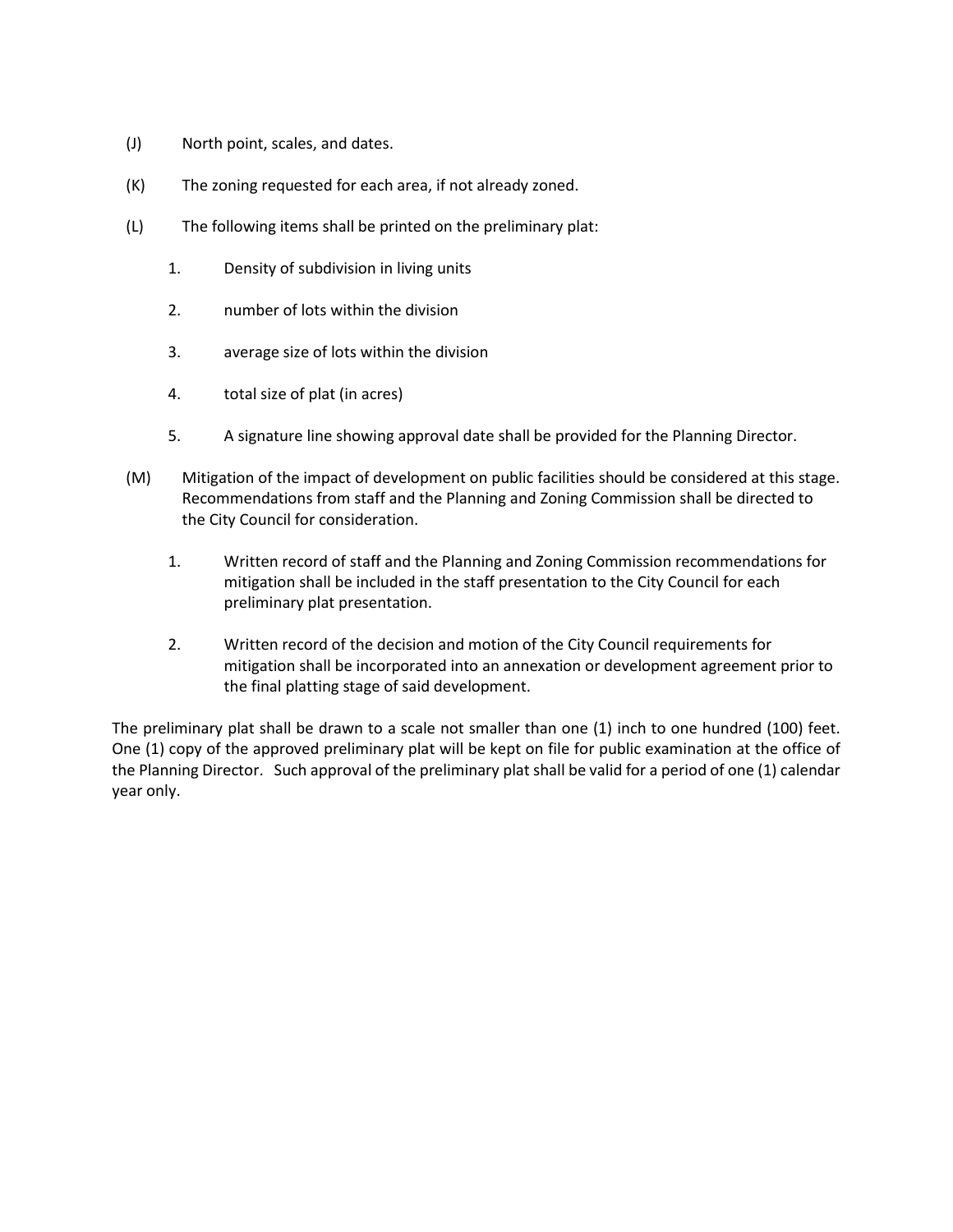# **CITY OF AMMON FINAL PLAT SUBMISSION REQUIREMENTS**

The following list must be complete BEFORE a meeting date will be assigned: (deadline for submission is 10 days prior to the scheduled meeting).

#### **HARDCOPY FORM:**



Signed copy of requested action by current property owner and signature.  $\Box$  Once approved a paper shall be submitted for recording (see below)

Final plat must comply with section 10-29-8 of Title 10, City of Ammon Codified Ordinances. This section is available on line at www.cityofammon.us

#### **ELECTRONIC FORM:**

Plan Review Application (attached).

Copy of Approved preliminary plat (when applicable)

Legal description of property (must be in word form).

 $\Box$  Final plat layout subject to 10-29-8.

Prior to retaining final signatures for final plat recording the following items must be completed:

Development agreement signed.

Any applicable frontages fees must be paid.

Signed Water Access Agreements when applicable.

 $\Box$  Any applicable payments required by the development/annexation agreement must be paid.

Prior to issuance of building permits on approved final plat the following items must be completed:

 $\Box$  18" X 27" paper for recording received by the City of Ammon Planning department for processing.

 $\Box$  Recording of final plat. The City records all City plats. A recording fee of \$11.00 is due at the time of submission of the paper with all required signatures. A check made payable to Bonneville County for the recording shall be submitted at the same time as the paper. There is a required three (3) paper minimum, one (1) for the City and two (2) for Bonneville County.

 $\Box$  All infrastructure must be installed and approved by the City or a Guarantee of Completion pursuant to City Code 10-29-15 must be in place.

**Incomplete submissions may be rejected until complete documentation is received.**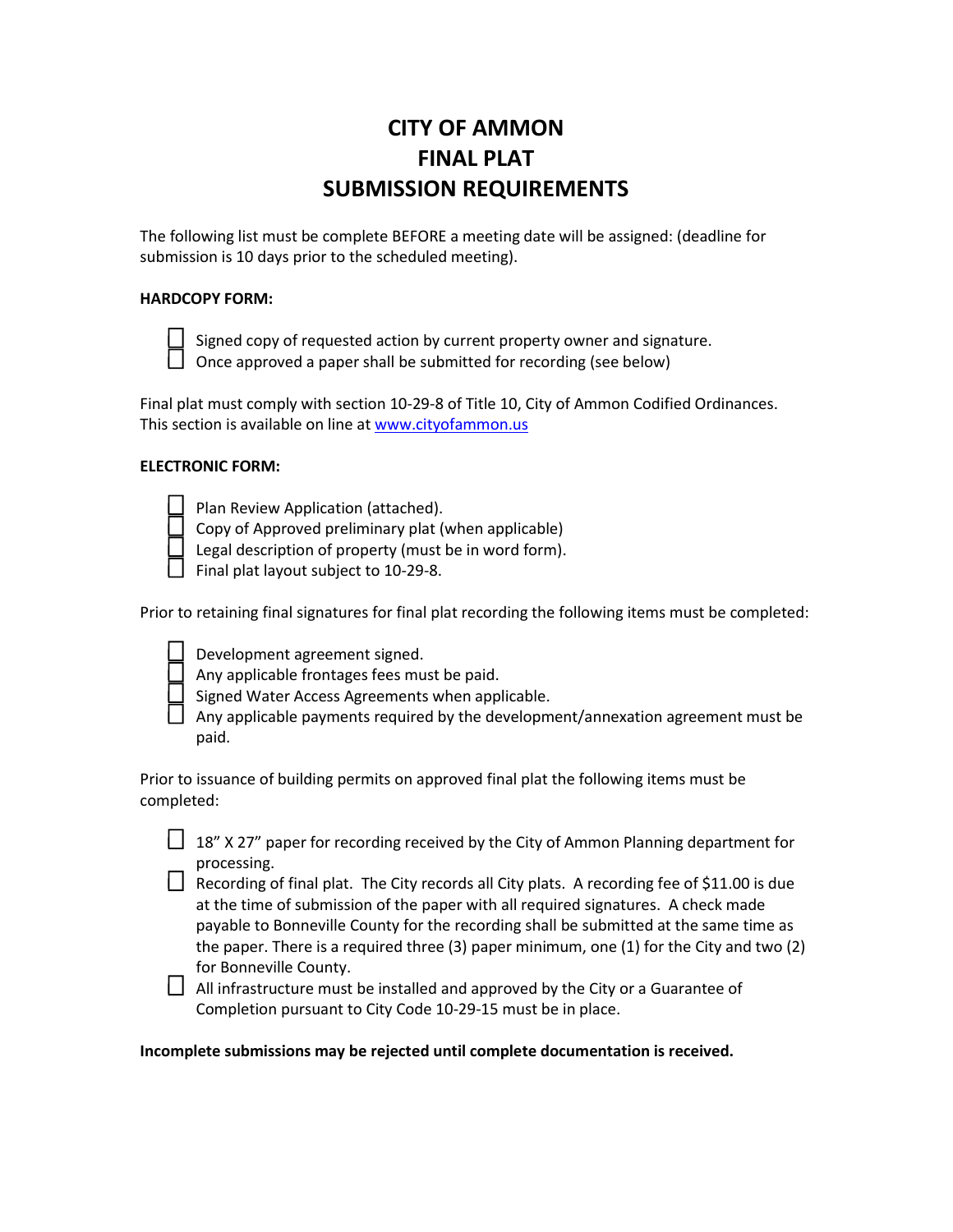**10-29-8:** REQUIREMENTS OF THE FINAL PLAT: The final plat must be submitted to the Planning Commission for final review within one (1) year after the approval of the preliminary plat, and no plat shall be recorded or offered for record nor shall any land be recorded or offered for sale with reference to such plat until said plat has been duly approved as indicated in Section 10-29-3 of this chapter.

Final approval of the plat shall be secured from the Board of Adjustment; otherwise, the subdivider will be duly notified of its rejection by said body. The final plat must be recorded within twelve (12) months of approval by the Board of Adjustment, or it shall expire. The Planning Commission must review the final plat. The final plat shall be submitted at least ten (10) days before a Planning Commission meeting date. The Planning Commission shall review the application within ten (10) days from the first meeting at which the plan was formally presented unless an extension of time is agreed to by the subdivider.

The plat sheet must be prepared in accordance with the Idaho Code. One (1) copy for the Engineering Department will be prepared as outlined below.

Two (2) prints, shall be submitted to the Planning Commission for its review. If approved, the prints shall have endorsed thereon the required approvals. Upon final approval the subdivider will take the drawings to the County Recorder and return the prints for the City to the Planning Director and the County Recorder shall have attested the content on the print for the City to be the same that has been recorded with the County.

The size of the print to be filed with the Engineer shall be **twenty-two (22) inches by thirty-four (34) inches and the border line of the plat shall be drawn in heavy lines, leaving a space of at least one and one-half (1-1/2) inch margin on the left-hand side of the sheet for binding, and not less than a one-half (1/2) inch margin in from the outside or trim line around the other three (3) sides or edges of the sheet. The plat shall be so drawn that the top of the sheet either faces north or west, preferably north, whichever accommodates the drawing best. The actual map drawn shall be made on a scale not smaller than one hundred (100) feet to one (1) inch and shall clearly show all details; and the workmanship on the finished drawing shall be neat, clean-cut and readable. In addition one copy (11" X 17") copy of the recorded final plat will be submitted with the engineer's copies. All recorded final plats must be submitted in PDF form to the City Planning Director.** 

The following information shall be contained upon the drawing to be filed with the Engineer:

- (A) The name and general location of the subdivision in bold letters at the top of the sheet. The name of the subdivision must not bear the name of any other town or addition in the County.
- (B) The north point and scale of the plat.
- (C) The boundaries must be accurately drawn, showing the proper bearings and dimensions of all boundary lines of the subdivision. These lines should be slightly heavier than street and lot lines.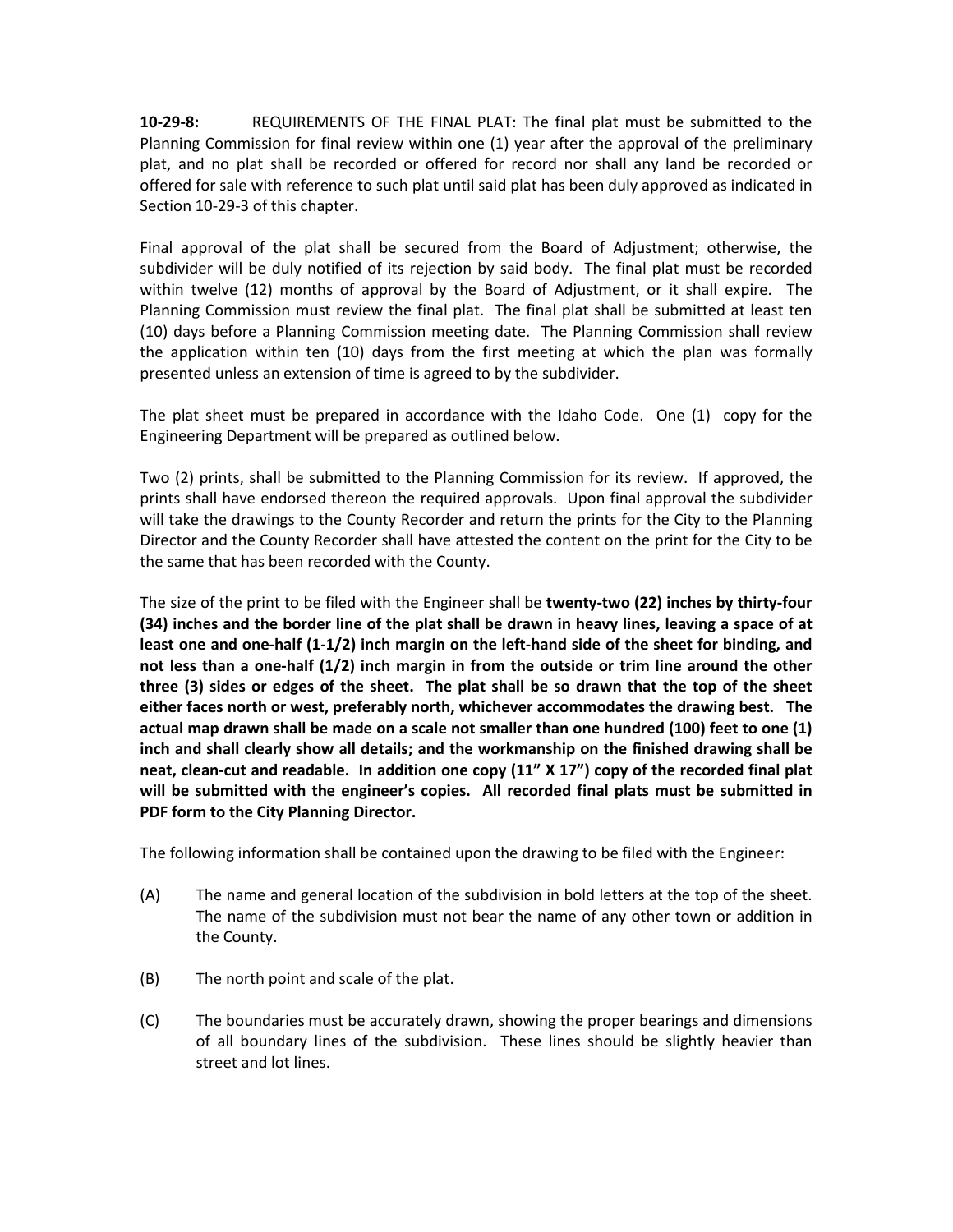- (D) The names, widths, lengths, bearings, and curve data on center lines of proposed streets, alleys, and easements desired or necessary; also, the boundaries, bearings, and dimensions of all portions within the subdivision as intended to be dedicated to the use of the public. The sizes, lines, dimensions, bearings, and number of all lots, blocks, and/or parts reserved for any reason within the subdivision.
- (E) The widths and names of abutting streets and alleys, and the names and boundaries of all subdivisions which have been previously recorded and adjacent thereto, must be shown upon the plat offered for record. These adjacent subdivisions will be shown in dotted lines to show their relationship to the plat offered for record. If adjoining land is unplatted, it should be indicated as such.
- (F) All linear dimensions shall be calculated to the nearest one-hundredth (.01) of a foot, and all bearings shall be calculated to the nearest ten (10) seconds of arc, except on the boundaries where the bearings may be shown to the nearest one (1) second. All curves shall be defined by the radius, central angel, tangent, arc, and chord distances. The description and location of all monuments shall be shown. Monuments of iron pipe, stone, or concrete shall be set at tangent points or points of curves of street intersections on property lines, at alley intersections and at such other points as may be necessary to make the retracing of the lines as shown on the final plat reasonably convenient. No plat showing a plus or minus distance will be accepted unless agreed to by the Engineer.
- (G) A definite tie between not less than two (2) prominent points shall be shown between the exterior boundary of the subdivision and the section corner and quarter corner system of the County as established by the United States Government and supplemented by the County, indicated either by bearing and distance or by rectangular coordinates. The said tie may be made to a line of a county plat, or a plat of a neighboring subdivision, which conforms to the above requirement.
- (H) All lots shall be numbered by progressive numbers in each block separately; blocks shall also be numbered.
- (I) Upon the print, the required forms shall be letter for the following: Registered Professional Engineer and/or Land Surveyor's "Certificate of Survey"; owner's dedication certificate with notary public's acknowledgment; the approval of the Mayor and Council attested by the Clerk; approval by the Attorney, the Engineer, and the Planning Commission.
	- (J) The following items shall be printed on the final plat:
		- 1. Density of subdivision in living units
		- 2. number of lots within the division
		- 3. average size of lots within the division
		- 4. total size of plat (in acres)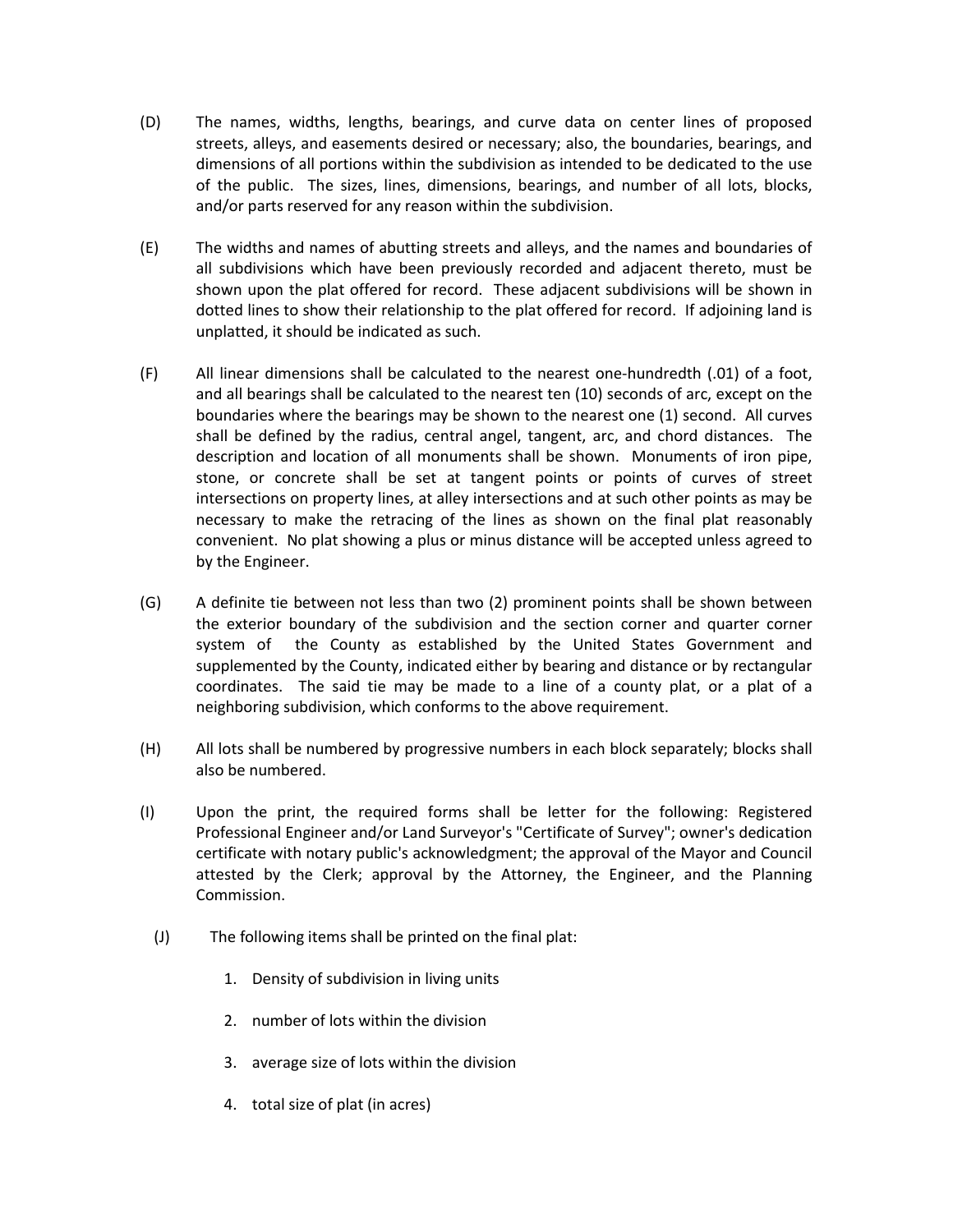(K) The following items shall accompany the final plat application:

Prior to Planning and Zoning Approval:

- 1. A vicinity map showing a radius of one-half (1/2) mile around the proposed development. All existing roadways shall be shown with names on the vicinity map.
- 2. A copy of the proposed final plat indicating the zoning on each lot within the final plat. This copy shall be a separate document from the proposed final plat itself.

Prior to Board of Adjustment Approval:

- 1. Copies of any private restrictions proposed to be recorded for the purpose of providing regulations governing the use, building lines, open spaces, or other aspects of development and use.
- 2. Copies and signatures showing approval of the sewer by the City of Idaho Falls.
- 3. Final plat and improvement drawings recorded in digital form.

All dimensions, both linear and angular are to be staked in the field by an accurate control survey which must balance and close within a limit of one (1) in ten thousand (10,000).

The final print shall be signed separately by all parties duly authorized and required to sign.